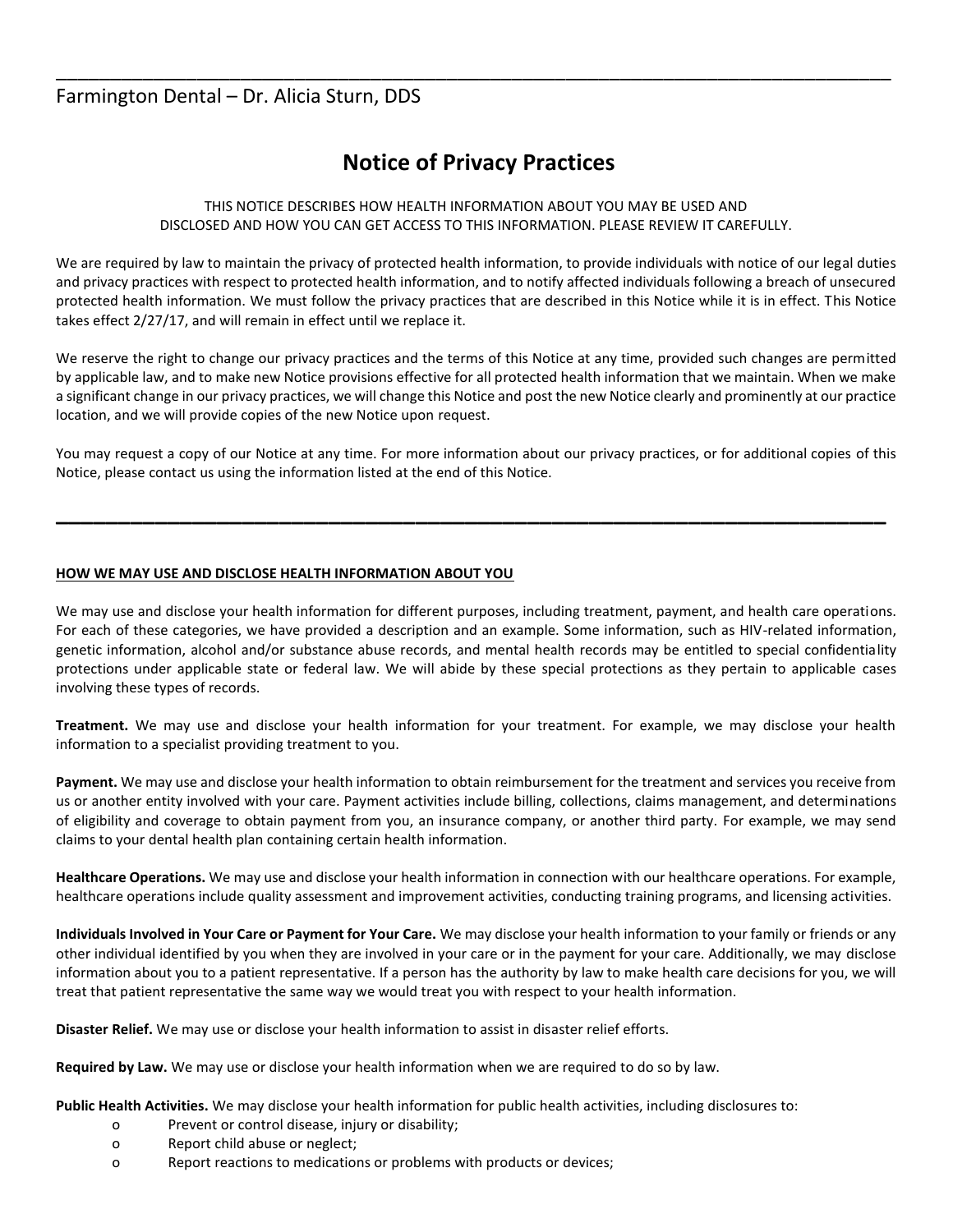- o Notify a person of a recall, repair, or replacement of products or devices;
- o Notify a person who may have been exposed to a disease or condition; or
- o Notify the appropriate government authority if we believe a patient has been the victim of abuse, neglect, or domestic violence.

**National Security.** We may disclose to military authorities the health information of Armed Forces personnel under certain circumstances. We may disclose to authorized federal officials health information required for lawful intelligence, counterintelligence, and other national security activities. We may disclose to correctional institution or law enforcement official having lawful custody the protected health information of an inmate or patient.

**Secretary of HHS.** We will disclose your health information to the Secretary of the U.S. Department of Health and Human Services when required to investigate or determine compliance with HIPAA.

**Worker's Compensation.** We may disclose your PHI to the extent authorized by and to the extent necessary to comply with laws relating to worker's compensation or other similar programs established by law.

**Law Enforcement.** We may disclose your PHI for law enforcement purposes as permitted by HIPAA, as required by law, or in response to a subpoena or court order.

**Health Oversight Activities.** We may disclose your PHI to an oversight agency for activities authorized by law. These oversight activities include audits, investigations, inspections, and credentialing, as necessary for licensure and for the government to monitor the health care system, government programs, and compliance with civil rights laws.

**Judicial and Administrative Proceedings.** If you are involved in a lawsuit or a dispute, we may disclose your PHI in response to a court or administrative order. We may also disclose health information about you in response to a subpoena, discovery request, or other lawful process instituted by someone else involved in the dispute, but only if efforts have been made, either by the requesting party or us, to tell you about the request or to obtain an order protecting the information requested.

**Research.** We may disclose your PHI to researchers when their research has been approved by an institutional review board or privacy board that has reviewed the research proposal and established protocols to ensure the privacy of your information.

**Coroners, Medical Examiners, and Funeral Directors.** We may release your PHI to a coroner or medical examiner. This may be necessary, for example, to identify a deceased person or determine the cause of death. We may also disclose PHI to funeral directors consistent with applicable law to enable them to carry out their duties.

## **Other Uses and Disclosures of PHI**

We will obtain your written authorization before using or disclosing your PHI for purposes other than those provided for in this Notice (or as otherwise permitted or required by law). You may revoke an authorization in writing at any time. Upon receipt of the written revocation, we will stop using or disclosing your PHI, except to the extent that we have already taken action in reliance on the authorization.

#### **Your Health Information Rights**

**Access.** You have the right to look at or get copies of your health information, with limited exceptions. You must make the request in writing. You may obtain a form to request access by using the contact information listed at the end of this Notice. You may also request access by sending us a letter to the address at the end of this Notice. If you request information that we maintain on paper, we may provide photocopies. If you request information that we maintain electronically, you have the right to an electronic copy. We will use the form and format you request if readily producible. We will charge you a reasonable cost-based fee for the cost of supplies and labor of copying, and for postage if you want copies mailed to you. Contact us using the information listed at the end of this Notice for an explanation of our fee structure.

If you are denied a request for access, you have the right to have the denial reviewed in accordance with the requirements of applicable law.

**Disclosure Accounting.** With the exception of certain disclosures, you have the right to receive an accounting of disclosures of your health information in accordance with applicable laws and regulations. To request an accounting of disclosures of your health